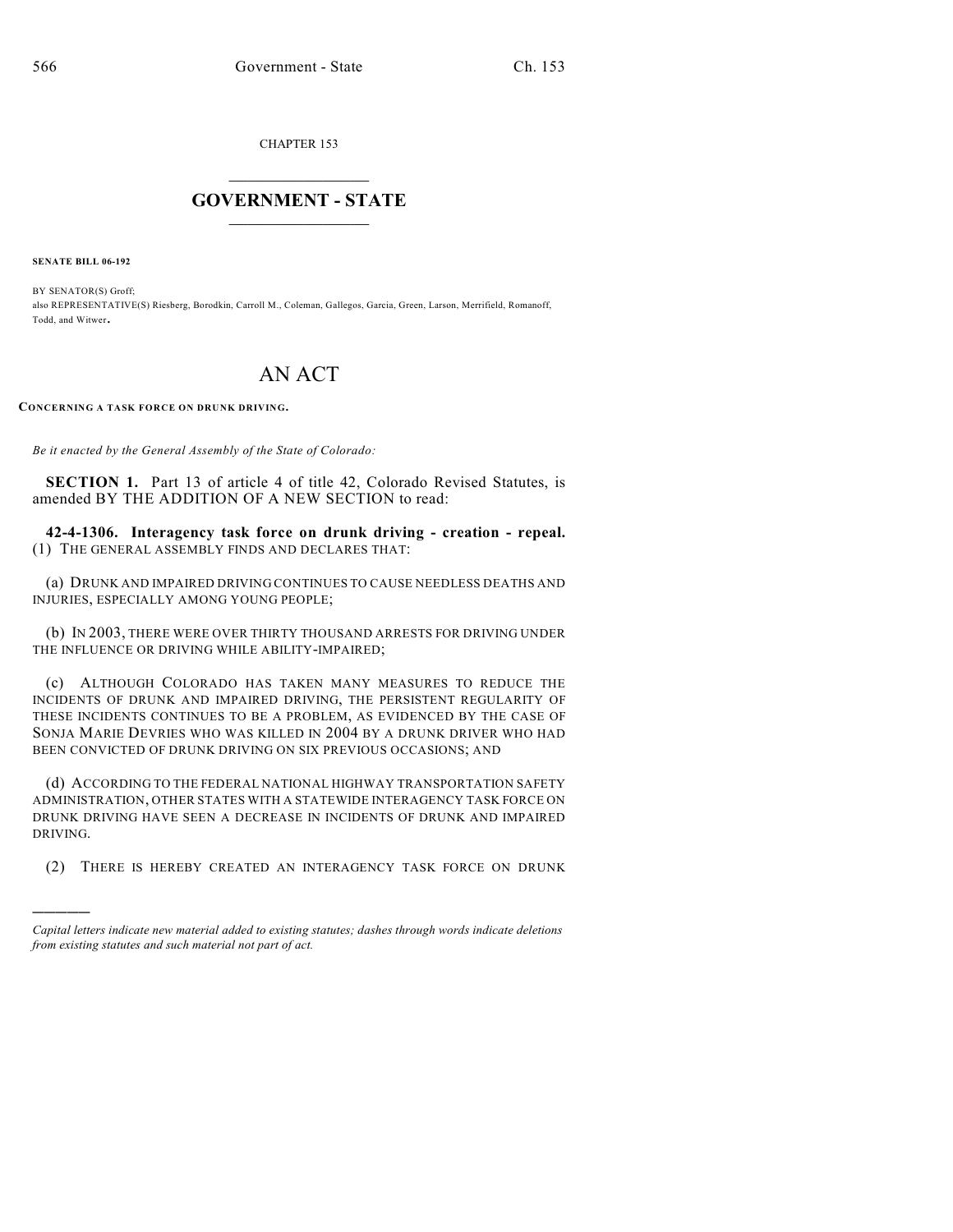DRIVING, REFERRED TO IN THIS SECTION AS THE "TASK FORCE". THE TASK FORCE SHALL MEET REGULARLY TO INVESTIGATE METHODS OF REDUCING THE INCIDENTS OF DRUNK AND IMPAIRED DRIVING AND DEVELOP RECOMMENDATIONS FOR THE STATE OF COLORADO REGARDING THE ENHANCEMENT OF GOVERNMENT SERVICES, EDUCATION, AND INTERVENTION TO PREVENT DRUNK AND IMPAIRED DRIVING.

(3) (a) THE TASK FORCE SHALL CONSIST OF:

(I) THE EXECUTIVE DIRECTOR OF THE DEPARTMENT OF TRANSPORTATION OR HIS OR HER DESIGNEE WHO SHALL ALSO CONVENE THE FIRST MEETING OF THE TASK FORCE;

(II) THE EXECUTIVE DIRECTOR OF THE DEPARTMENT OF REVENUE OR HIS OR HER DESIGNEE;

(III) THE STATE COURT ADMINISTRATOR OR HIS OR HER DESIGNEE;

(IV) THE CHIEF OF THE COLORADO STATE PATROL OR HIS OR HER DESIGNEE;

(V) THE STATE PUBLIC DEFENDER OR HIS OR HER DESIGNEE;

(VI) THE DIRECTOR OF THE DIVISION OF ALCOHOL AND DRUG ABUSE IN THE DEPARTMENT OF HUMAN SERVICES;

(VII) THE DIRECTOR OF THE DIVISION OF PROBATION SERVICES OR HIS OR HER DESIGNEE;

(VIII) THE FOLLOWING MEMBERS SELECTED JOINTLY BY THE MEMBER SERVING PURSUANT TO SUBPARAGRAPH (I) OF THIS PARAGRAPH (a):

(A) A REPRESENTATIVE OF A STATEWIDE ASSOCIATION OF CHIEFS OF POLICE WITH EXPERIENCE IN MAKING ARRESTS FOR DRUNK OR IMPAIRED DRIVING;

(B) A REPRESENTATIVE OF A STATEWIDE ORGANIZATION OF COUNTY SHERIFFS WITH EXPERIENCE IN MAKING ARRESTS FOR DRUNK OR IMPAIRED DRIVING;

(C) A VICTIM OR A FAMILY MEMBER OF A VICTIM OF DRUNK OR IMPAIRED DRIVING;

(D) A REPRESENTATIVE OF A STATEWIDE ORGANIZATION OF VICTIMS OF DRUNK OR IMPAIRED DRIVING;

(E) A REPRESENTATIVE OF A STATEWIDE ORGANIZATION OF DISTRICT ATTORNEYS WITH EXPERIENCE IN PROSECUTING DRUNK OR IMPAIRED DRIVING OFFENSES;

(F) A REPRESENTATIVE OF A STATEWIDE ORGANIZATION OF CRIMINAL DEFENSE ATTORNEYS WITH EXPERIENCE IN DEFENDING PERSONS CHARGED WITH DRUNK OR IMPAIRED DRIVING OFFENSES;

(G) A REPRESENTATIVE OF A STATEWIDE ORGANIZATION THAT REPRESENTS PERSONS WHO SELL ALCOHOLIC BEVERAGES AT RETAIL;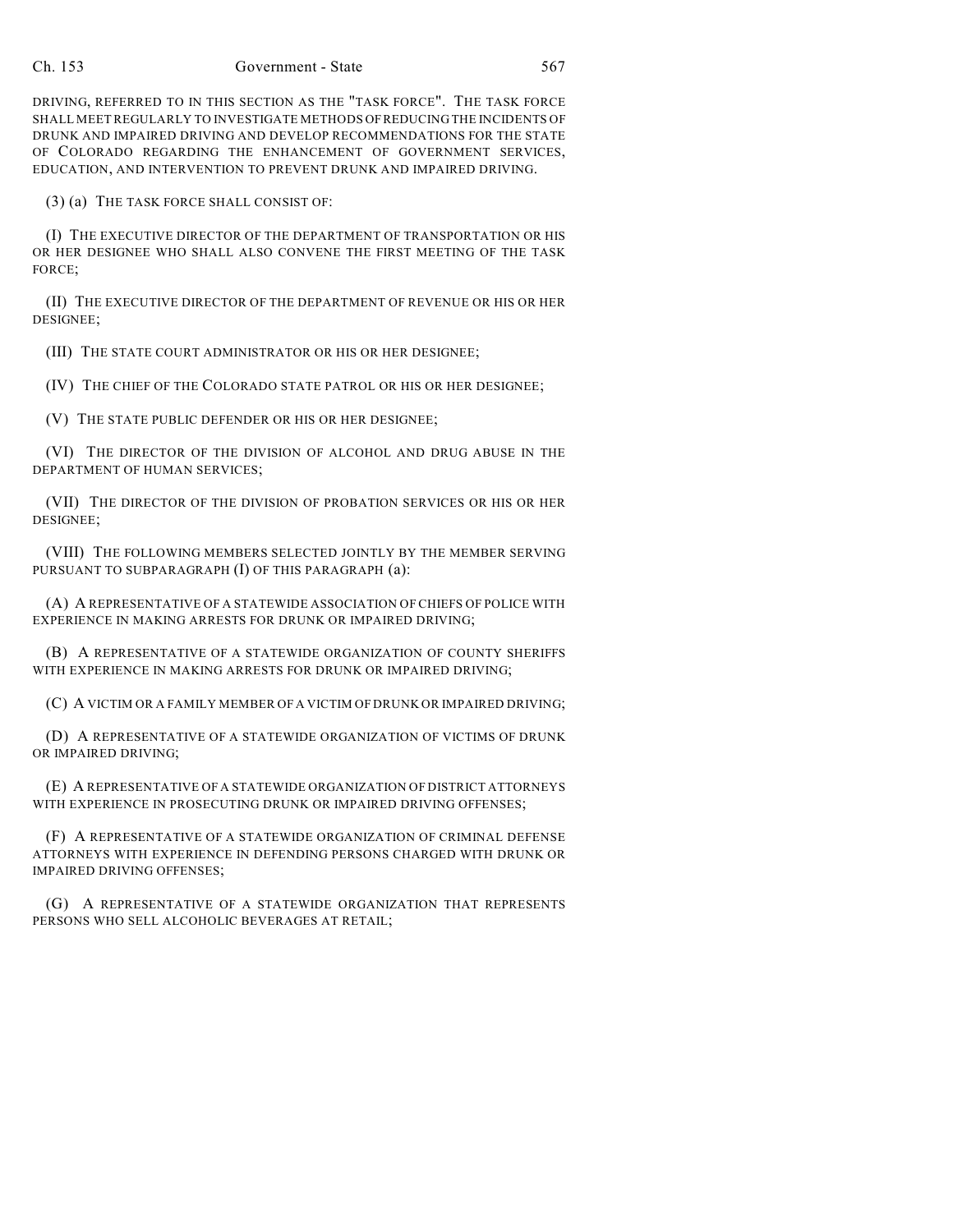(H) A REPRESENTATIVE OF A STATEWIDE ORGANIZATION THAT REPRESENTS DISTRIBUTORS OF ALCOHOLIC BEVERAGES IN COLORADO;

(I) A MANUFACTURER OF ALCOHOLIC BEVERAGES IN COLORADO; AND

(J) A PERSON UNDER TWENTY-FOUR YEARS OF AGE WHO IS ENROLLED IN A SECONDARY OR POSTSECONDARY SCHOOL.

(b) MEMBERS SELECTED PURSUANT TO SUBPARAGRAPH (VIII) OF PARAGRAPH (a) OF THIS SUBSECTION (3) SHALL SERVE TERMS OF TWO YEARS BUT MAY BE SELECTED FOR ADDITIONAL TERMS.

(c) MEMBERS OF THE TASK FORCE SHALL NOT BE COMPENSATED FOR OR REIMBURSED FOR THEIR EXPENSES INCURRED IN ATTENDING MEETINGS OF THE TASK FORCE.

(d) THE INITIAL MEETING OF THE TASK FORCE SHALL BE CONVENED ON OR BEFORE AUGUST 1, 2006, BY THE MEMBER SERVING PURSUANT TO SUBPARAGRAPH (I) OF PARAGRAPH (a) OF THIS SUBSECTION (3). AT THE FIRST MEETING, THE TASK FORCE SHALL ELECT A CHAIR AND VICE CHAIR FROM THE MEMBERS SERVING PURSUANT TO SUBPARAGRAPHS (I) TO (VII) OF PARAGRAPH (a) OF THIS SUBSECTION (3), WHO SHALL SERVE A TERM OF TWO YEARS BUT WHO MAY BE REELECTED FOR ADDITIONAL TERMS.

(e) THE TASK FORCE SHALL MEET NOT LESS FREQUENTLY THAN BIMONTHLY AND MAY ADOPT POLICIES AND PROCEDURES NECESSARY TO CARRY OUT ITS DUTIES.

(4) THE TASK FORCE SHALL REPORT ITS FINDINGS AND RECOMMENDATIONS TO THE JUDICIARY COMMITTEES OF THE HOUSE OF REPRESENTATIVES AND THE SENATE, OR ANY SUCCESSOR COMMITTEES, ON OR BEFORE JANUARY 15, 2007, AND ON OR BEFORE EACH JANUARY 15 THEREAFTER.

(5) (a) THIS SECTION IS REPEALED EFFECTIVE JULY 1, 2011.

(b) PRIOR TO SAID REPEAL, THE INTERAGENCY TASK FORCE ON DRUNK DRIVING CREATED PURSUANT TO THIS SECTION SHALL BE REVIEWED AS PROVIDED IN SECTION 2-3-1203, C.R.S.

**SECTION 2.** 2-3-1203 (3) (x), Colorado Revised Statutes, is amended BY THE ADDITION OF A NEW SUBPARAGRAPH to read:

**2-3-1203. Sunset review of advisory committees.** (3) The following dates are the dates for which the statutory authorization for the designated advisory committees is scheduled for repeal:

(x) July 1, 2011:

(V) THE INTERAGENCY TASK FORCE ON DRUNK DRIVING CREATED PURSUANT TO SECTION 42-4-1306, C.R.S.